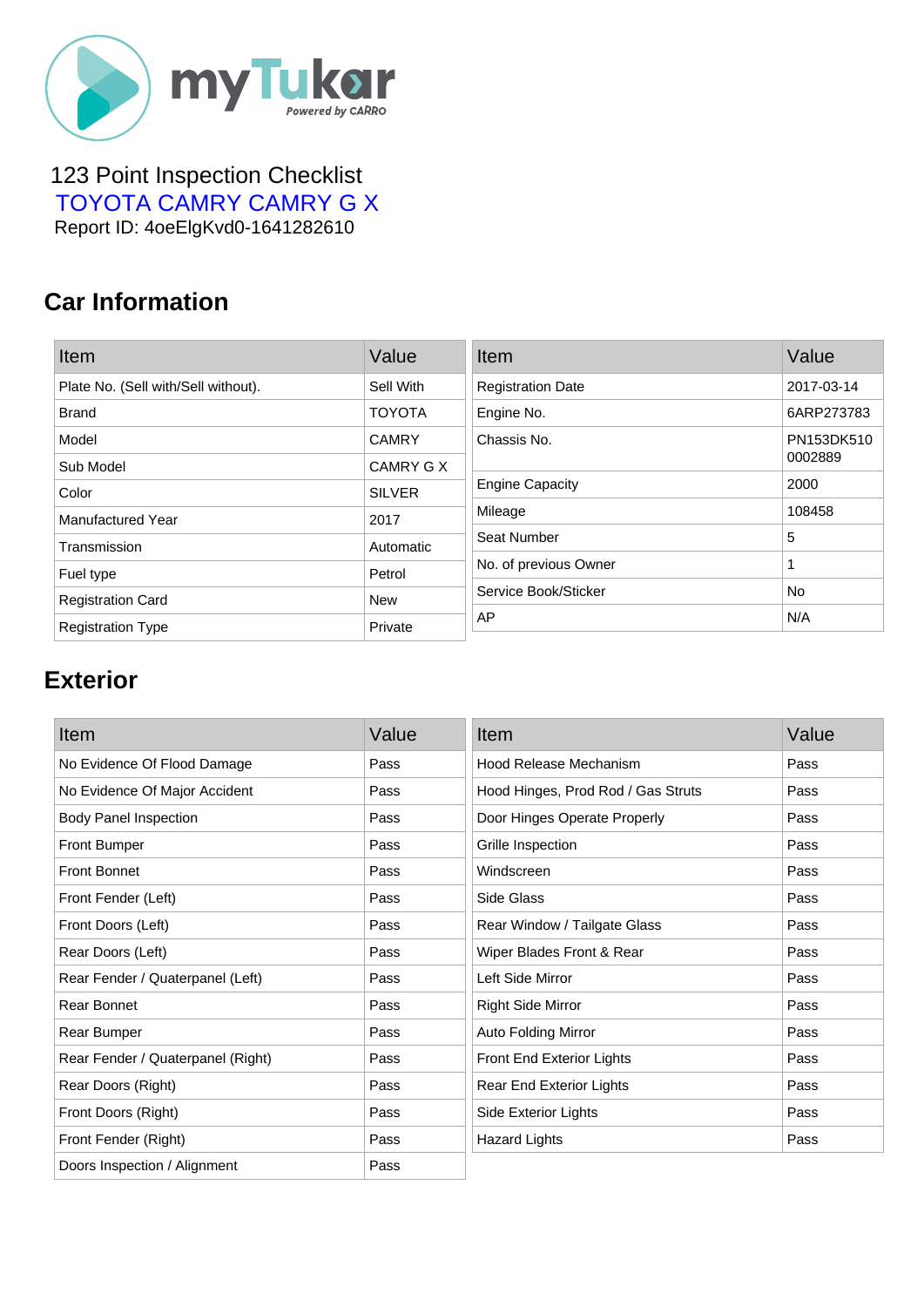## **Interior**

| Item                                 | Value | Item                                         | Value |
|--------------------------------------|-------|----------------------------------------------|-------|
| Airbags                              | 4     | Sun Visors, Vanity Mirror & Light            | Pass  |
| Safety Belts                         | Pass  | Dashboard                                    | Pass  |
| Radio / Cassette / Cd/Dvd Player     | Pass  | Dashboard Drawer                             | Pass  |
| Antenna                              | Pass  | <b>Interior Carpet</b>                       | Pass  |
| Alarm / Theft Deterrent System       | Pass  | <b>Floor Mats</b>                            | Pass  |
| <b>Speakers</b>                      | Pass  | Door Trim & Door Panels                      | Pass  |
| Reverse Camera                       | Pass  | Headlining                                   | Pass  |
| Air Conditioning System              | Pass  | <b>Front Seat</b>                            | Pass  |
| Air Conditioning Switch Panel        | Pass  | <b>Rear Seat</b>                             | Pass  |
| Center Armrest / Console             | Pass  | Seat & Head Restraint Adjustment             | Pass  |
| <b>Front Aircon Vents</b>            | Pass  | <b>Folding Seats</b>                         | Pass  |
| <b>Rear Aircon Vents</b>             | Pass  | <b>Heated Seats</b>                          | N/A   |
| Clock                                | Pass  | <b>Cooled Seats</b>                          | N/A   |
| Tilt / Telescopic Steering Wheel     | Pass  | Sunroof / Moonroof                           | N/A   |
| <b>Steering Wheel Controls</b>       | Pass  | Convertible Top                              | N/A   |
| <b>Steering Wheel Condition</b>      | Pass  | Door Handles                                 | Pass  |
| Horn                                 | Pass  | Push Start Button System                     | Pass  |
| Indicator Light                      | Pass  | <b>Central Locking System</b>                | Pass  |
| <b>Warning Light</b>                 | Pass  | <b>Power Window Controls</b>                 | Pass  |
| <b>Tripmeter And Odometer</b>        | Pass  | <b>Remote Boot Release</b>                   | Pass  |
| Windscreen Wipers Switch             | Pass  | Fuel Cap Release                             | Pass  |
| Rear Window Wiper Switch             | N/A   | Luggage Compartment Trim & Cargo Net         | Pass  |
| <b>Paddle Shifters</b>               | N/A   | Luggage Compartment Light                    | Pass  |
| Interior Courtesy, Dome & Map Lights | Pass  | Luggage Board                                | Pass  |
| <b>Outside Rear View Mirrors</b>     | N/A   | Parcel Shelf / Speaker Board / Tonneau Cover | Pass  |
| Ashtrays                             | Pass  | Jack & Tool Kit                              | Pass  |
| Gear Knob                            | Pass  | Spare Tyre                                   | Pass  |
| Handbrake / Footbrake Lever          | Pass  |                                              |       |

# **Underbody**

| Item                  | Value | Item                             | Value |
|-----------------------|-------|----------------------------------|-------|
| <b>Exhaust System</b> | Pass  | Wheel Covers & Center Caps       | Pass  |
| 4X4 Operation         | N/A   | Rack And Pinion, Linkage & Boots | Pass  |
| Front Tyre (Left)     | Pass  | Control Arms & Ball Joints       | Pass  |
| Rear Tyre (Left)      | Pass  | Tie Rods & Idler Arm             | Pass  |
| Front Tyre (Right)    | Pass  | Sway Bars, Links & Bushings      | Pass  |
| Rear Tyre (Right)     | Pass  | Wheel Alignment                  | Pass  |
| <b>Rims</b>           | Pass  |                                  |       |